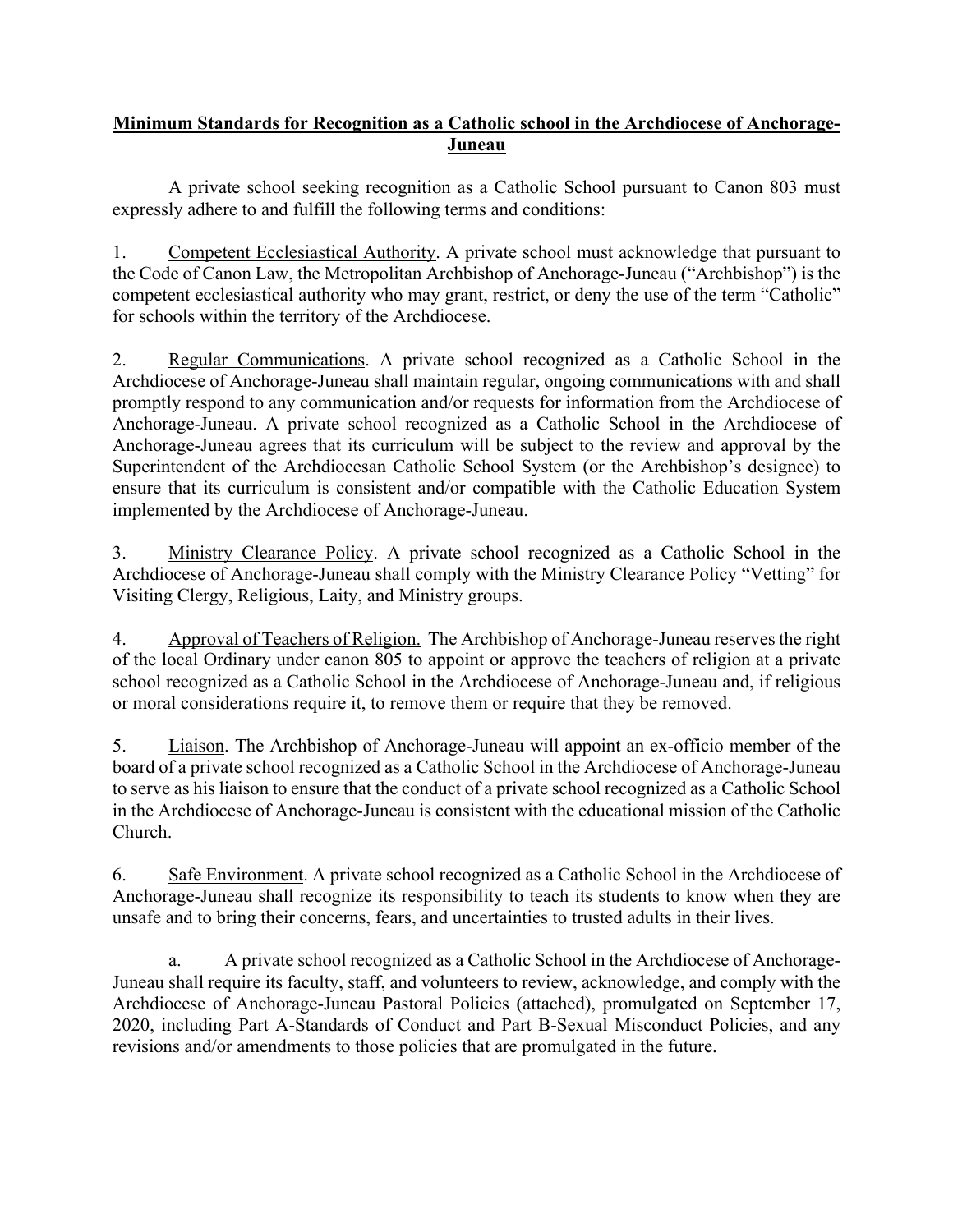b. A private school recognized as a Catholic School in the Archdiocese of Anchorage-Juneau shall require all newly hired individuals, including volunteers, to have a criminal background check, approved by the Office of the Chancellor of the Archdiocese of Anchorage-Juneau, completed as part of the hiring process and prior to beginning employment. Additionally, a private school recognized as a Catholic School in the Archdiocese of Anchorage-Juneau shall ensure its faculty, staff and volunteers have a criminal background check completed at least every five years.

c. All faculty, staff and volunteers at a private school recognized as a Catholic School in the Archdiocese of Anchorage-Juneau will complete Safe Environment training prior to the start of their employment and on a biennial basis (every two years). Volunteers under the age of 18 will complete appropriate Safe Environment training prior to the start of their ministry. A private school recognized as a Catholic School in the Archdiocese of Anchorage-Juneau will obtain the permission of the volunteers' parents or guardians prior to the training and will provide Safe Environment training to all of its students on an annual basis. The curriculum of the Safe Environment training must be approved by the Archdiocese of Anchorage-Juneau.

d. A private school recognized as a Catholic School in the Archdiocese of Anchorage-Juneau shall notify the Director of the Archdiocesan Office of Safe Environment of any known sexual offender, pursuant to safe environment policies and Alaska state law, who seeks access to school grounds or buildings.

7. Health and Safety. The Archbishop reserves the right to approve all health and safety measures at a private school recognized as a Catholic School in the Archdiocese of Anchorage-Juneau.

## 8. Indemnification and Hold Harmless.

a. Effective as of, [date] a private school recognized as a Catholic School in the Archdiocese of Anchorage-Juneau shall indemnify the Archdiocese of Anchorage-Juneau and hold it harmless if the Archdiocese of Anchorage-Juneau is a party or is threatened to be made a party to any threatened, pending or completed action, suit or proceeding, and in any inquiry or investigation that could lead to such an action, suit or proceeding, against any and all liabilities, obligations (whether known or unknown, or due to become due or otherwise), judgments, fines, fees, penalties, interest obligations, deficiencies, other actual losses (for example, verifiable lost income related to time spent defending such claim or action) and reasonable expenses (including, without limitation amounts paid in settlement, interest, court costs, costs of investigators, reasonable fees and expenses of attorneys, accountants, financial advisors and other experts) incurred or suffered by the Archdiocese of Anchorage-Juneau in connection with such action, suit or proceeding arising out of or pertaining to any actual or alleged action or omission by a private school recognized as a Catholic School in the Archdiocese of Anchorage-Juneau. Each such liability, obligation, judgment, fine, fee, penalty, interest obligation, deficiency, other actual losses, and reasonable expenses being referred to herein as a "Loss," and collectively as "Losses." Any Loss incurred by incurred by the Archdiocese of Anchorage-Juneau shall be paid by a private school recognized as a Catholic School in the Archdiocese of Anchorage-Juneau on a regular monthly basis.